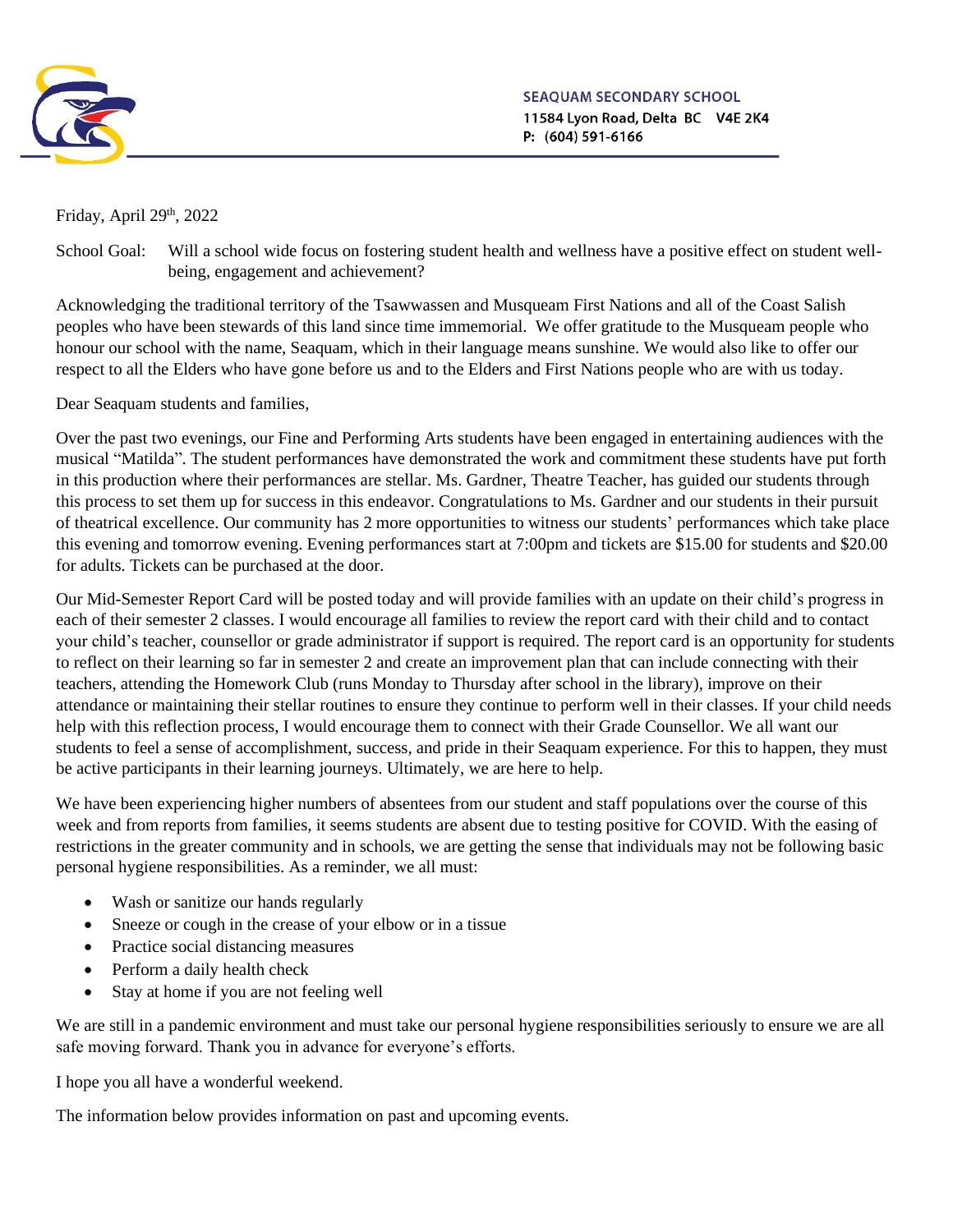### **Important Dates:**

| April 27th-30th         | Matilda the Musical                                             |
|-------------------------|-----------------------------------------------------------------|
| April 29th              | Mid-Semester Report Card                                        |
| May $2nd$               | Music Monday Concert 7:00pm-8:00pm                              |
| May 4 <sup>th</sup>     | Flex Day (classes start at 8:30am)                              |
| May $10^{th} - 11^{th}$ | Delta Track & Field Meet                                        |
| May $11th$              | Collaboration morning (classes start at 9:35am)                 |
| May $13th$              | <b>Grad Boat Cruise</b>                                         |
| May 18th                | Flex Day (classes start at 8:30am)<br><b>Gauss Math Contest</b> |
| May $20th$              | Professional Development Day                                    |
| May 23rd                | Victoria Day                                                    |

## **Commencement Comments for Grade 12 Students**

The 2022 Commencement Ceremony will take place on Friday, June 24<sup>th</sup> at the South Delta Baptist Church in Tsawwassen. In preparation for this ceremony, we ask all grade 12 students to submit a 100-word comment that will be read as they cross the stage. Since a Seaquam Staff member will be reading this comment, please write your statement in the third person – you should not be saying "I would like to ..." but rather using your name to start the sentence and continue in the third person. For instance, in your write up, you might want to thank those people who have supported you in your high school journey, share your post-secondary plans and goals, write an inspirational statement, or whatever you deem appropriate. Please submit your Commencement comment in the Google form that can be accessed in the link below.

<https://forms.gle/BKiqW19NMgVCrAkbA>

## **FREE Parent/Guardian Workshop "How to talk to your kids about drugs and alcohol: what works and what doesn't."**

May 5th, 2022 6:30pm - 8:00pm via ZOOM Presenter: Dr. Marvin Krank

This presentation will focus on what works in the prevention of alcohol and drug problems in adolescents. The talk will review our best knowledge about the kinds of information and the methods of talking to adolescents that have proven to reduce substance use problems in youth. You will hear practical advice on approaching your children about these potentially life changing choices. We will also talk about how these principles inform effective prevention initiatives in schools.

Register in advance for this meeting: <https://ca01web.zoom.us/meeting/register/u5IqceGoqjMrG9Lje7tvfMRG2i3OKvIxBC3g>

Dr. Krank received his Honors BA in Psychology and Mathematics at Indiana University and his Ph.D. in Psychology from McMaster University. He has taught at Memorial University of Newfoundland, Mount Allison University, and the University of Toronto. He has been an Adjunct Professor at the Claremont Graduate University, Oregon Health Sciences University, and the University of Washington. Dr. Krank joined the University of British Columbia, Okanagan campus as Dean of Graduate Studies and Professor of Psychology in 2005. Dr. Krank has an active research program in substance abuse with an emphasis on early use in adolescents. He has published numerous articles and presents for professional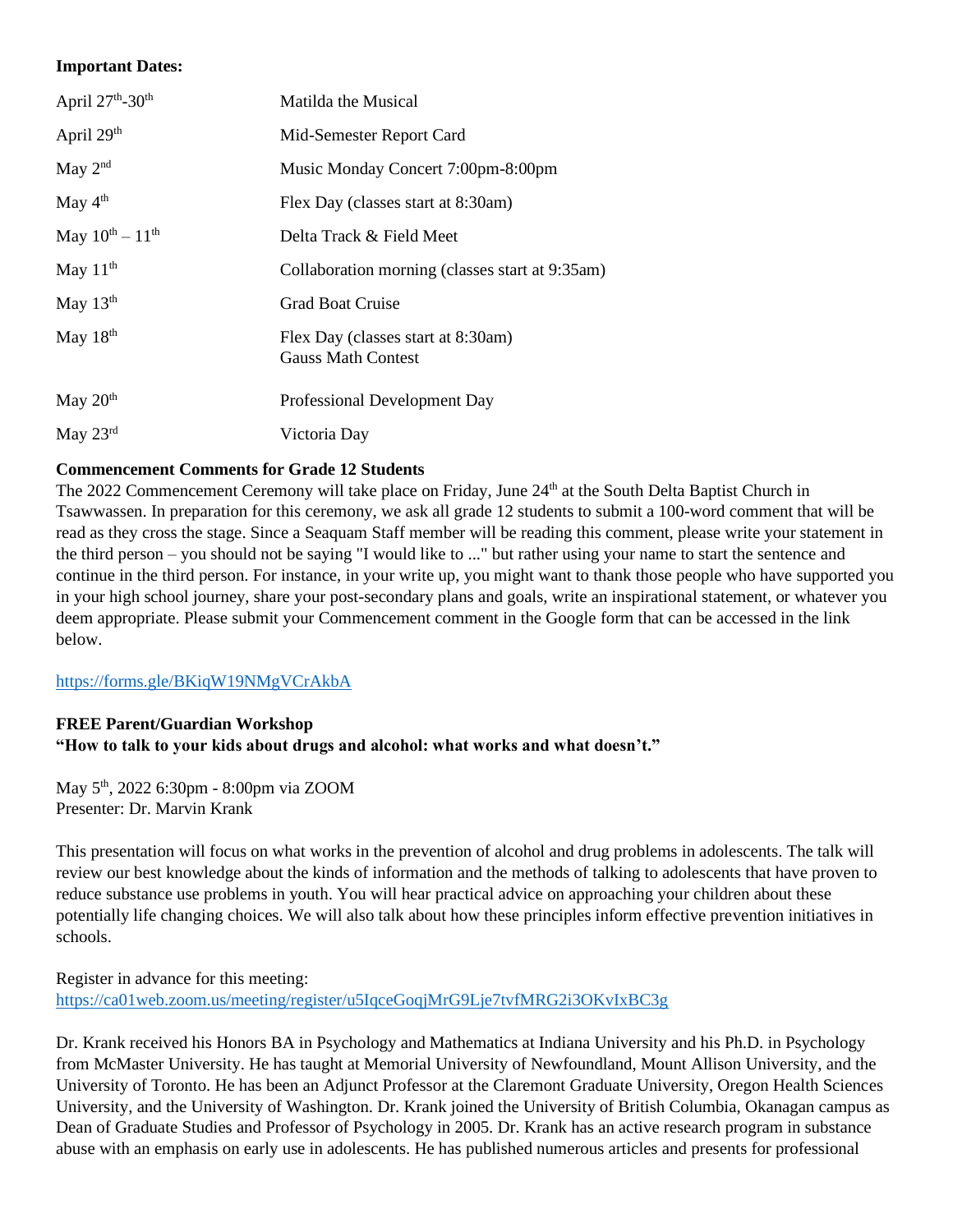conferences, invited symposia, and community groups. The focus of Dr. Krank's research is the psychological determinants of drug use and drug effects including seminal work on the drug tolerance, drug withdrawal and cognitive models of substance use trajectories in adolescents. Dr. Krank is currently pursuing a number of projects examining ways to support healthy thinking and choices to reduce substance abuse in youth. These projects include assisting in the delivery and evaluation of Preventure, a personality-based intervention, and developing Healthy Automatic, Intentions, and Thoughts (HABIT) as a program for Grade 6 and 7 students. The goals include reducing the initiation and escalation of substance use in early teens (ages  $12 - 16$ ) and the reduction of substance abuse in youth 17-24. These projects target changing risky cognitions arising from social influences that are associated with changes in substance use. The approach uses what we know about cognitive processing to modify cognitive biases that lead to higher risk substance use.

### **Family Smart Presentations for Parents/Guardians**

Family Smart invites you to their upcoming National Child and Youth Mental Health Day events. They have amazing speakers lined up for 3 virtual events! All of the information to register is found in the poster above, or can be found by clicking on the link below. For more information and resources on how to celebrate May 7th, please visit [www.may7icare.ca.](https://may7icare.ca/) As always, the events are free to attend.

It's Never Too Late: Healing Parent-Child Relational Stress Using Emotion-Focused Family Therapy (EFFT) – May 2nd *6:30pm to 7:30pm*

## *Building Connection With Our Kids When It Feels Impossible – May 3rd 12pm to 1pm*

## *The ABCs of Substance Use and Connecting With Our Kids – May 4th 6pm to 8pm*



*Registration*: *[FamilySmart](https://familysmart.ca/monthly-events/) – Monthly Events*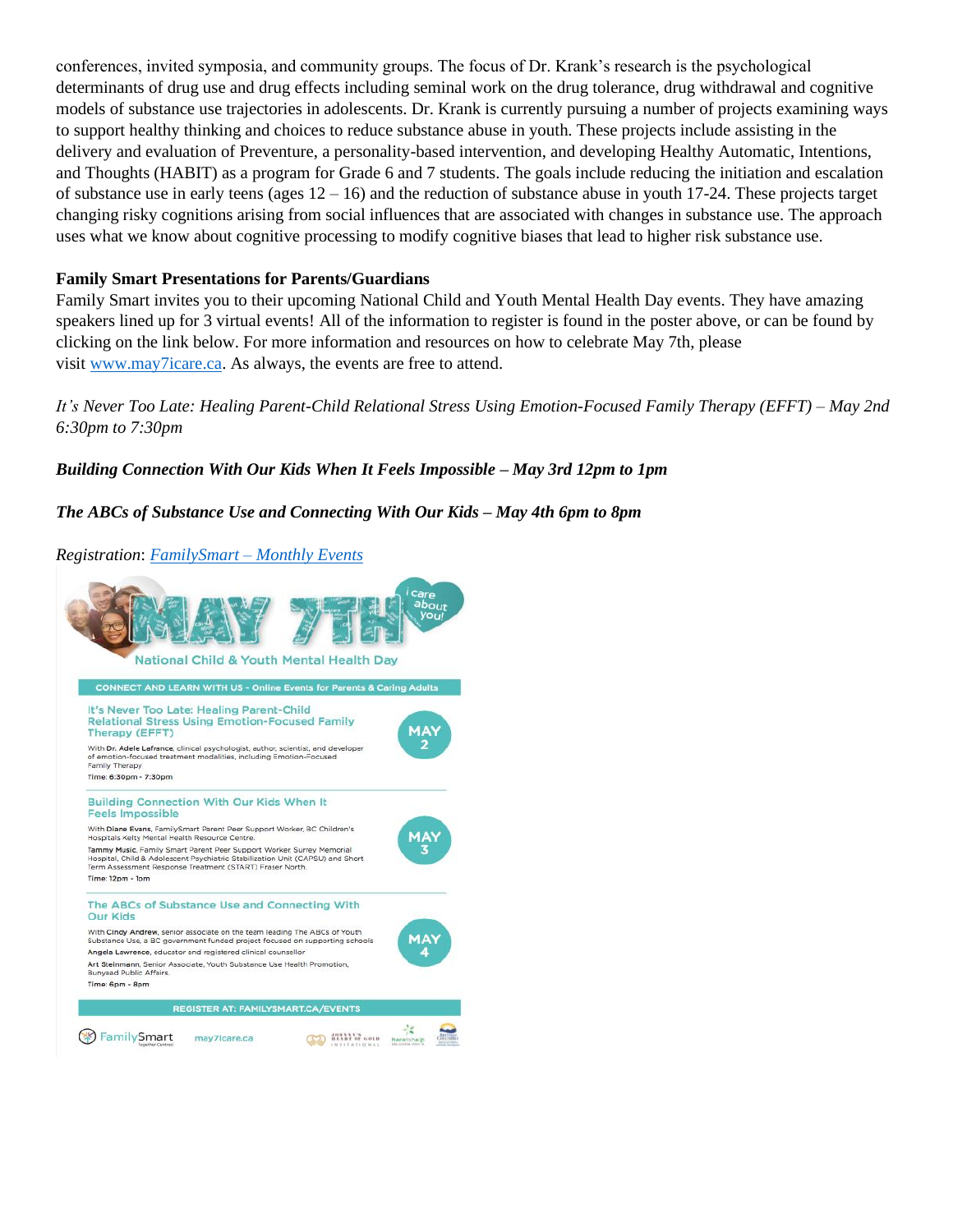## **Get Active! Did you know?**

Physical activity is important for ensuring children and youth live their best (and healthiest!) lives. Because how kids spend their time in the day will impact other behaviours like how much they sleep at night, it's important to look at all movement behaviours as integrated and co-dependent rather than in silos. We need to get kids sweating, stepping, sleeping and sitting the right amount for optimal health.

According to the Canadian 24-Hour Movement Guidelines, children and youth aged 5-17 years should:

- accumulate 60 minutes of heart-pumping physical activity each day
- get consistent sleep (9 to 11 hours/night for those aged 5–13 years and 8 to 10 hours/night for those aged 14–17)
- minimize sedentary behaviors (limit of 2 hours/day of recreation screen time)

We recognize the impact that the global pandemic has had on the physical health of staff, parents and students. Over the next six weeks, in order to help our community be as healthy as possible, we are running the Get Active! campaign and will be highlighting information related to physical health. We hope you find it interesting, and that it will prompt you to get more active with your kids. For more information, please visit:

<https://www.participaction.com/en-ca/benefits-and-guidelines/children-and-youth-age-5-to-17>

## **Camp Ignite 2022**

"Camp Ignite" is an opportunity for one girl in Grade 11 or 12 to go to a 3-day camp from August  $4 - 7$ , 2022. This camp is a hands-on learning environment to promote women in the fire service. A registration form can be found online at the link below.

[https://drive.google.com/file/d/1LovAeSW\\_r5RryWS4oWvPrdTa\\_mJiTF\\_7/view](https://drive.google.com/file/d/1LovAeSW_r5RryWS4oWvPrdTa_mJiTF_7/view)



## **Indigenous-Focused Graduation Requirement**

Recently, the Ministry of Education announced that as part of the Province of British Columbia's commitments to truth, reconciliation, and anti-racism, they will be implementing an Indigenous-focused graduation requirement for all students. This requirement is expected to come into full effect in the 2023/24 school year for all graduating students (will impact our current grade 9 & 10 students).

Indigenous-focused course options:

- BC First Peoples 12 *(also meets Social Studies 11/12 grad requirement)*
- English First Peoples 12 *(also meets the Language Arts 12 grad requirement)*
- English First Peoples Literary Studies & New Media 11
- English First Peoples Literary Studies & Spoken Language 11
- English First Peoples Literary Studies & Writing 11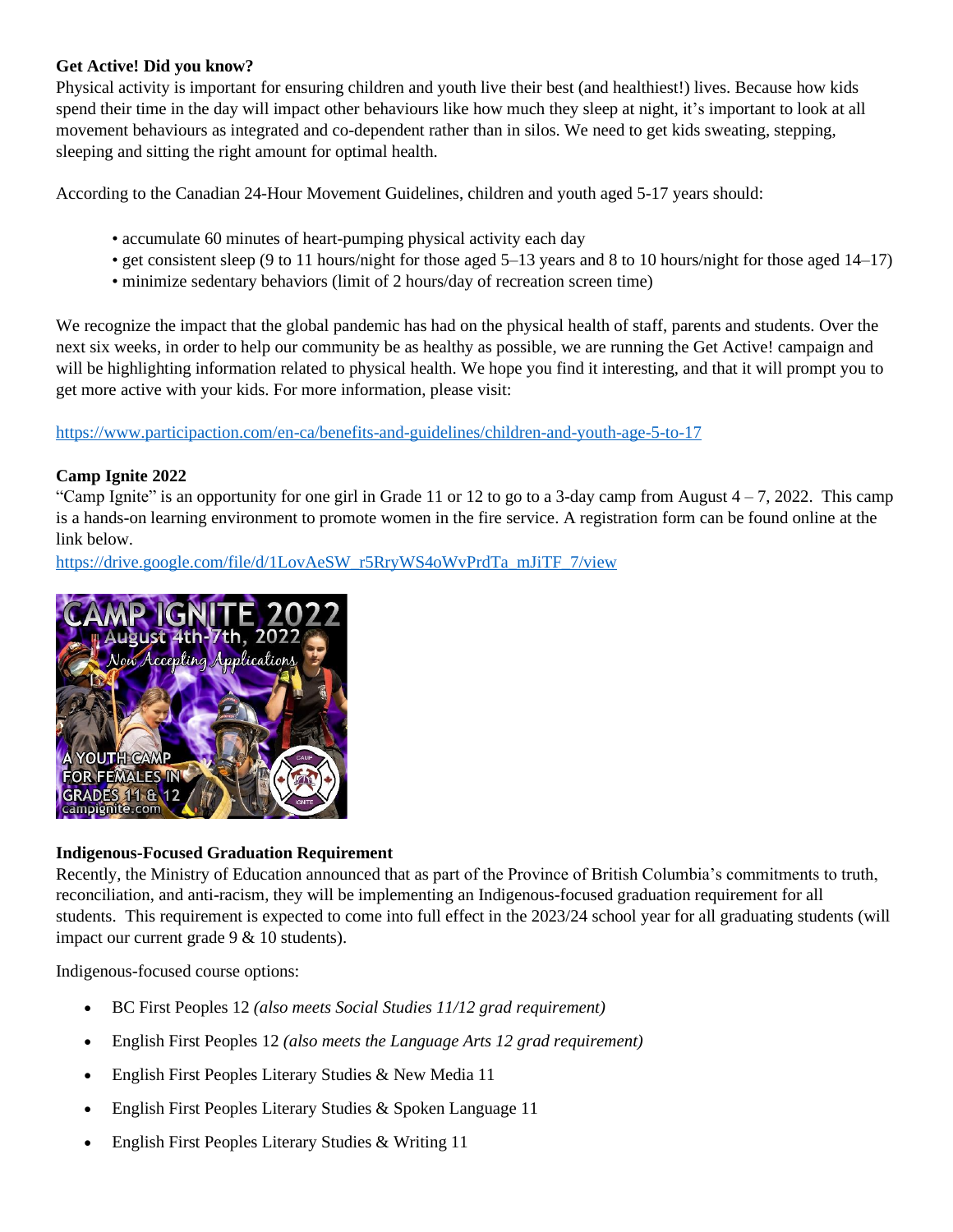- English First Peoples Literature 10
- English First Peoples New Media 10
- English First Peoples Writing 10
- English First Peoples Spoken Language 10

It is important to note that the **English First Peoples 12** course meets the Language Arts 12 requirement for graduation and is considered **equivalent to** the English Studies 12 course and is recognized and accepted as such by all major universities and post-secondary institutions in BC.

The big ideas, learning standards, curricular competencies and course content for all courses can be viewed at the BC [Ministry of Education Curriculum website.](https://curriculum.gov.bc.ca/) Direct links to specific areas for the courses above are listed here:

- [English 12 & English First Peoples 12](https://curriculum.gov.bc.ca/curriculum/english-language-arts/12/courses)
- [BC First Peoples](https://curriculum.gov.bc.ca/curriculum/social-studies/12/bc-first-peoples) 12

For more information on the new Indigenous-Focused Graduation Requirement please refer to the BC Ministry of Education document:

## **[Indigenous-Focused Grad Requirement Overview](https://www2.gov.bc.ca/assets/gov/education/kindergarten-to-grade-12/support/graduation/indigenous_grad_requirement_detailed_overview.pdf)**

*[\(https://www2.gov.bc.ca/assets/gov/education/kindergarten-to-grade-](https://www2.gov.bc.ca/assets/gov/education/kindergarten-to-grade-12/support/graduation/indigenous_grad_requirement_detailed_overview.pdf)[12/support/graduation/indigenous\\_grad\\_requirement\\_detailed\\_overview.pdf\)](https://www2.gov.bc.ca/assets/gov/education/kindergarten-to-grade-12/support/graduation/indigenous_grad_requirement_detailed_overview.pdf)*

We wanted to provide our families with this information early so conversations can be had to regarding future course planning options.

## **Delta Summer School Program**

Every year, the Delta School District offers a variety of Summer School classes for students for either remediating a class that they did not pass or take a completion course. The Delta School District has now opened registrations for students and families for the Summer of 2022. I would encourage students to connect with their Grade Counsellor for advice on the potential courses to take over the Summer.

The Summer School offerings in Delta can be found in the link below. Space is limited and we recommend that students register as soon as possible.

<https://www.deltasd.bc.ca/programs/continuing-education/summer-school-registration/>

# **Grad Boat Cruise – Friday, May 13th 3:00pm – 9:30pm**

The first graduation event is quickly approaching, and we want to encourage all grade 12 students to participate. To be eligible to purchase a ticket for the event, grade 12 students must:

- Clear all outstanding student fees (parents can view fees owning on Parent Connect)
	- o Outstanding student fees can be paid to Ms. Lavoie, Accountant, in the Main Office
- Submit a signed Code of Conduct form (signed by both student and parent/guardian)
	- o Obtained at the Main Office or on Seaquam's website
- Submit a completed Field Trip form
	- o Obtained at the Main Office or on Seaquam's website

Tickets can be purchased at the Main Office at a cost of \$130.00. Students will be transported to and from Coal Harbour, board a luxury yacht that will cruise from Coal Harbour to False Creek and back. Students will enjoy a fabulous buffet dinner that will include an array of gourmet foods that should meet all dietary restrictions.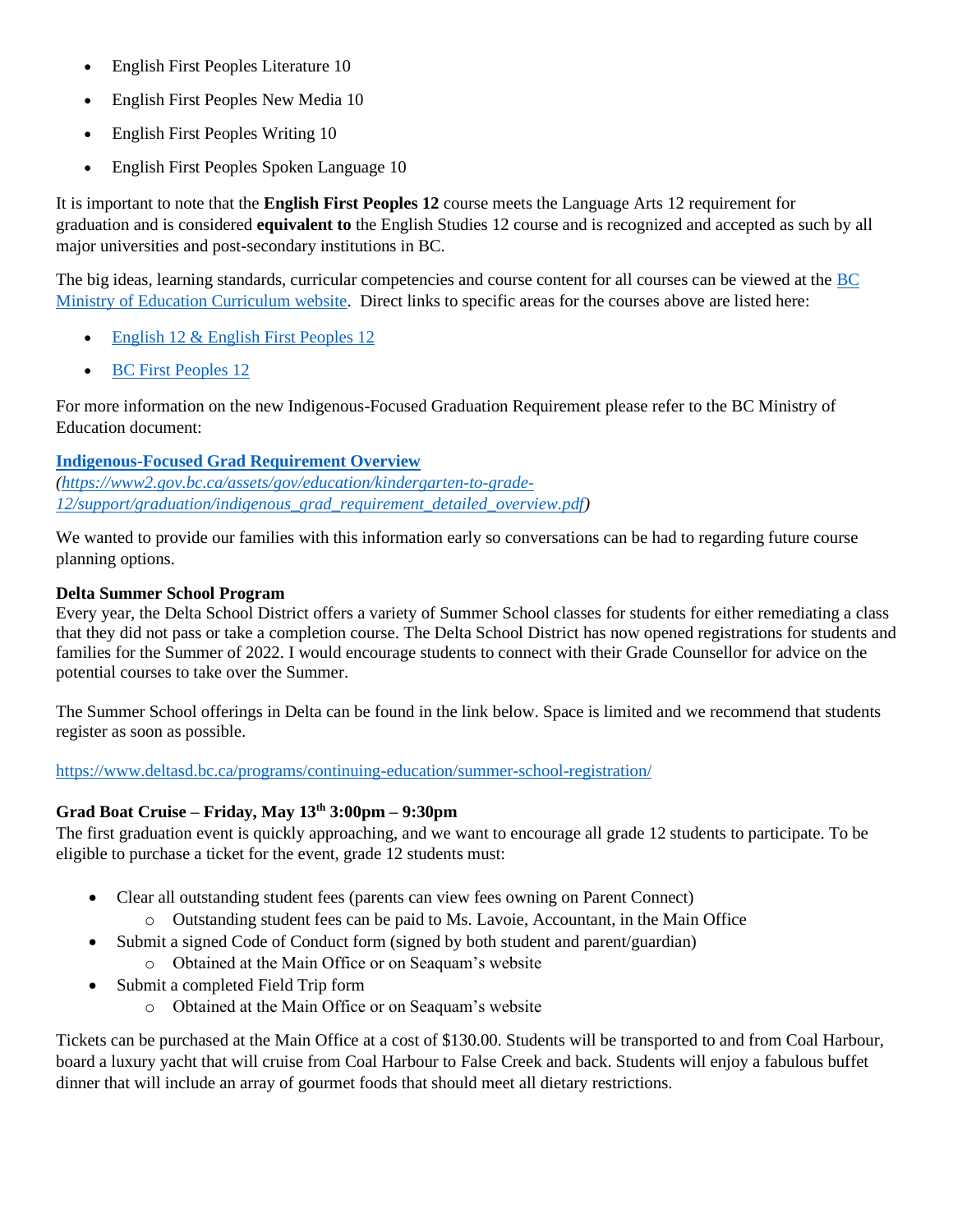### **Graduation Events:**

With the easing of restrictions in K-12 schools, we are hoping to offer graduating students a full complement of graduation activities. The activities will include:

| Friday, May 13th                | Grad Boat Cruise                          |
|---------------------------------|-------------------------------------------|
| Tuesday, May 31 <sup>st</sup>   | <b>Grad Showcase</b>                      |
| Saturday, June 11 <sup>th</sup> | <b>Red Carpet</b>                         |
|                                 | Dinner & Dance (Vancouver Wall Centre)    |
|                                 | Dry Grad (North Delta Recreation Centre)  |
| Friday, June 24 <sup>th</sup>   | Commencement (South Delta Baptist Church) |

As we move closer to these dates, more information will be provided.

### **Dry Grad Fundraiser**

The Parent Dry Grad Committee will be having a 4 in 1 fundraiser on Saturday, May  $7<sup>th</sup>$  at Seaquam to raise money to support the Dry Grad event for our graduating students. The fundraiser will include a Bottle Drive, a Clothing Drive, selling hanging baskets and a carwash. In addition, the Pork Mafia Food Truck will be selling amazing barbeque meals as another fundraising opportunity.

We encourage all Seaquam families to attend and support this worthwhile cause.

### **NEW All Student Washroom**

In an effort to meet our students' needs, a request was made, by students, to have a second All Student washroom on the second floor that replicates the washroom on the first floor. Mr. Close, Vice Principal, facilitated converting one of the upstairs washrooms to an All-Student washroom and the washroom will be functional in the next week. Thank you to Mr.

### **Covid Information Central:**

Delta School District: <https://www.deltasd.bc.ca/news-events/news/information-for-parents-guardians-novel-coronavirus/>

Health Canada

<https://www.canada.ca/en/public-health/services/diseases/coronavirus-disease-covid-19.html>

### **BCCDC**

<http://www.bccdc.ca/health-info/diseases-conditions/covid-19>

<http://www.bccdc.ca/health-info/diseases-conditions/covid-19/self-isolation/close-contacts>

Fraser Health

<https://www.fraserhealth.ca/health-topics-a-to-z/coronavirus#.YeG7xFjMLUI>

Ministry of Education

<https://www2.gov.bc.ca/gov/content/education-training/k-12/covid-19-safe-schools>

## **PAC Ongoing Bottle Drive Fundraiser**

The Seaquam PAC has set up an account at all RETURN-IT depots where families can donate their empty bottles and cans to the PAC. Families can participate by placing their empties in a CLEAR plastic bag, print out a label at the kiosk by entering the phone number 604-500-9174 and leave the bottles there.

The RETURN-IT Depot employees will sort the empties and credit the Seaquam PAC account. The funds collected will be used to support extra-curricular initiatives throughout the year.